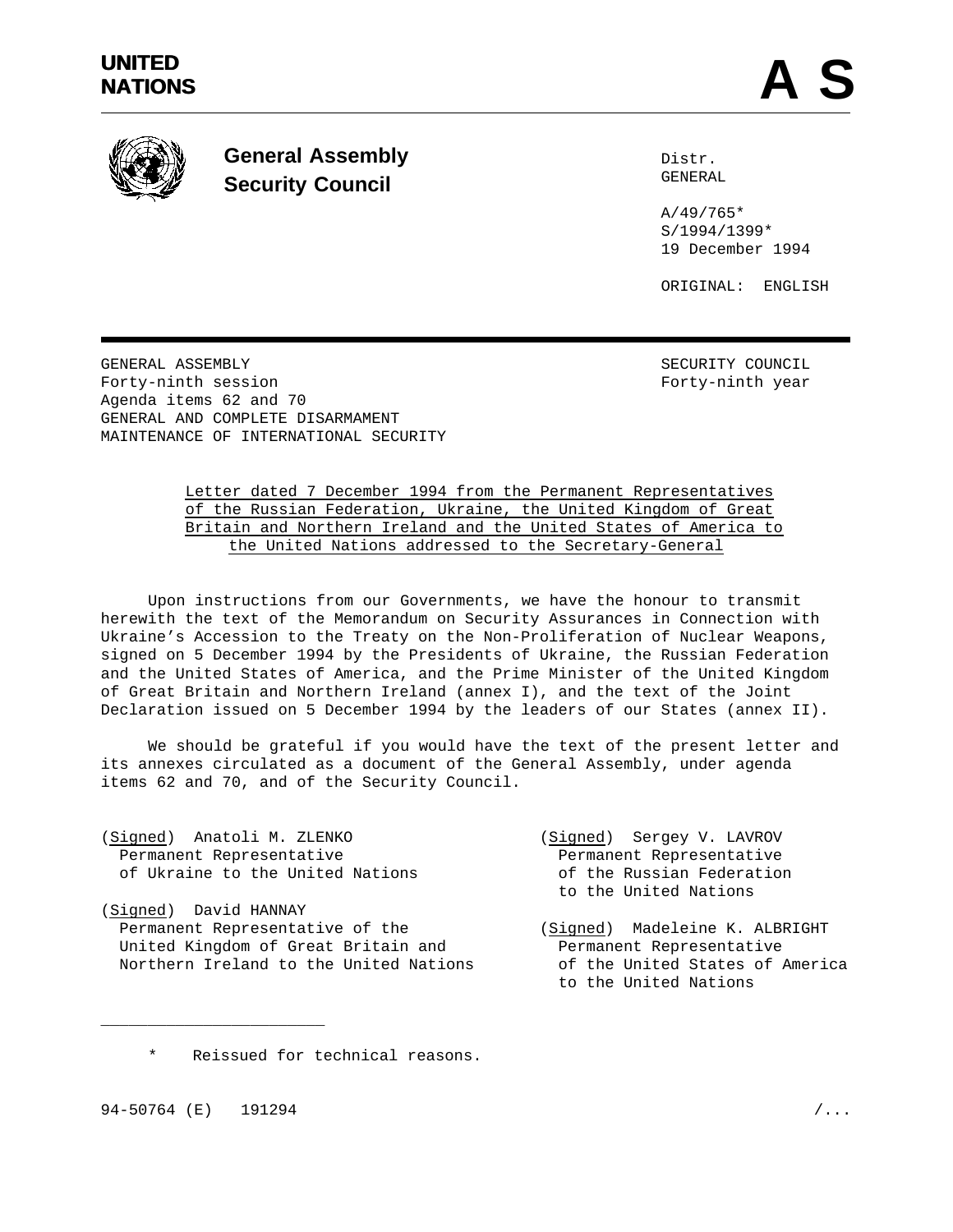## ANNEX I

[Original: English and Russian]

## Memorandum on Security Assurances in Connection with Ukraine's Accession to the Treaty on the Non-Proliferation of Nuclear Weapons

Ukraine, the Russian Federation, the United Kingdom of Great Britain and Northern Ireland and the United States of America,

Welcoming the accession of Ukraine to the Treaty on the Non-Proliferation of Nuclear Weapons as a non-nuclear-weapon State,

Taking into account the commitment of Ukraine to eliminate all nuclear weapons from its territory within a specified period of time,

Noting the changes in the world-wide security situation, including the end of the cold war, which have brought about conditions for deep reductions in nuclear forces,

Confirm the following:

1. The Russian Federation, the United Kingdom of Great Britain and Northern Ireland and the United States of America reaffirm their commitment to Ukraine, in accordance with the principles of the Final Act of the Conference on Security and Cooperation in Europe, to respect the independence and sovereignty and the existing borders of Ukraine;

2. The Russian Federation, the United Kingdom of Great Britain and Northern Ireland and the United States of America reaffirm their obligation to refrain from the threat or use of force against the territorial integrity or political independence of Ukraine, and that none of their weapons will ever be used against Ukraine except in self-defence or otherwise in accordance with the Charter of the United Nations;

3. The Russian Federation, the United Kingdom of Great Britain and Northern Ireland and the United States of America reaffirm their commitment to Ukraine, in accordance with the principles of the Final Act of the Conference on Security and Cooperation in Europe, to refrain from economic coercion designed to subordinate to their own interest the exercise by Ukraine of the rights inherent in its sovereignty and thus to secure advantages of any kind;

4. The Russian Federation, the United Kingdom of Great Britain and Northern Ireland and the United States of America reaffirm their commitment to seek immediate United Nations Security Council action to provide assistance to Ukraine, as a non-nuclear-weapon State party to the Treaty on the Non-Proliferation of Nuclear Weapons, if Ukraine should become a victim of an act of aggression or an object of a threat of aggression in which nuclear weapons are used;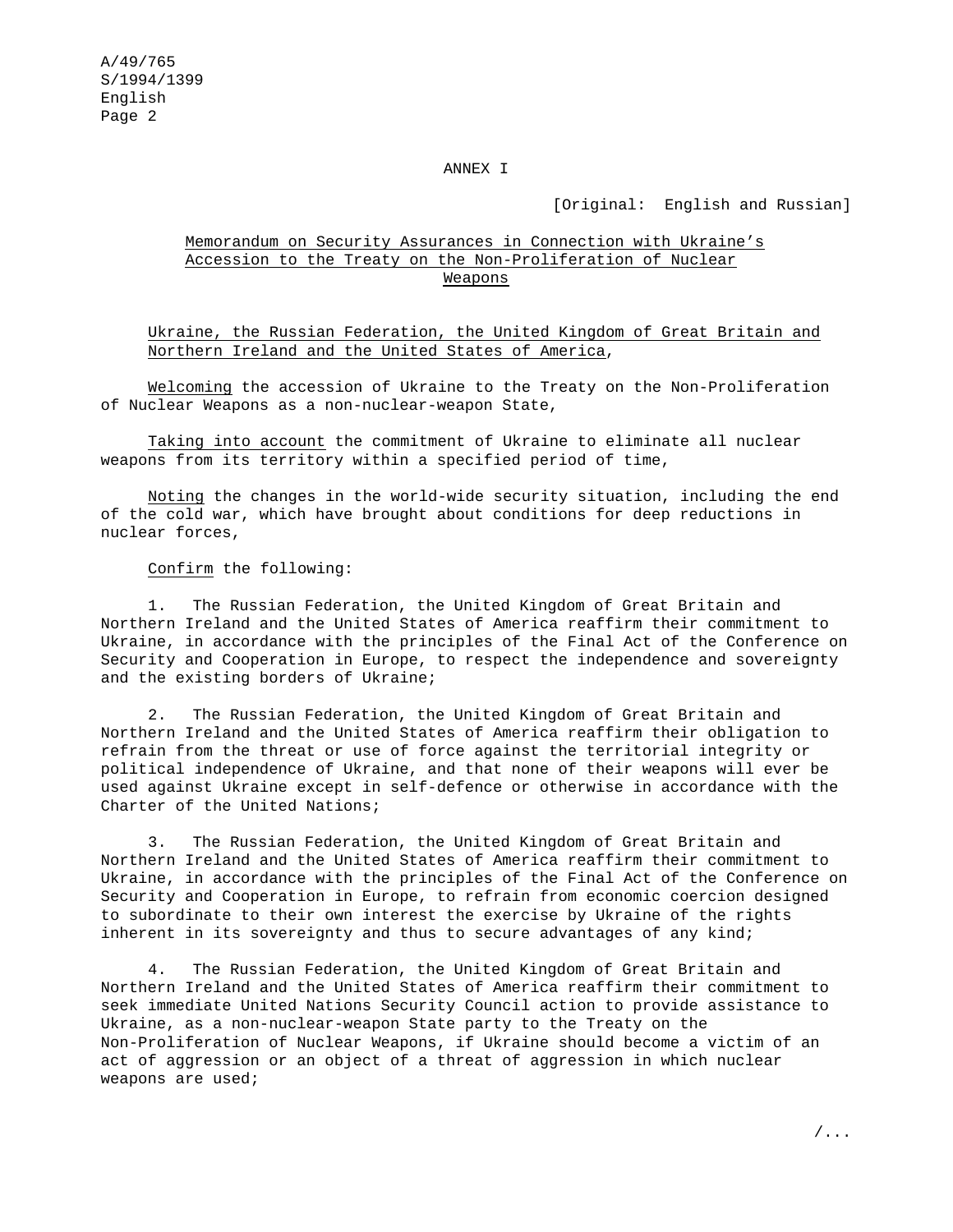5. The Russian Federation, the United Kingdom of Great Britain and Northern Ireland and the United States of America reaffirm, in the case of Ukraine, their commitment not to use nuclear weapons against any non-nuclearweapon State party to the Treaty on the Non-Proliferation of Nuclear Weapons, except in the case of an attack on themselves, their territories or dependent territories, their armed forces, or their allies, by such a State in association or alliance with a nuclear-weapon State;

6. Ukraine, the Russian Federation, the United Kingdom of Great Britain and Northern Ireland and the United States of America will consult in the event a situation arises that raises a question concerning these commitments.

This Memorandum will become applicable upon signature.

Signed in four copies having equal validity in the Ukrainian, English and Russian languages.

> For Ukraine: (Signed) Leonid D. KUCHMA

For the Russian Federation: (Signed) Boris N. YELTSIN

For the United Kingdom of Great Britain and Northern Ireland: (Signed) John MAJOR

For the United States of America: (Signed) William J. CLINTON